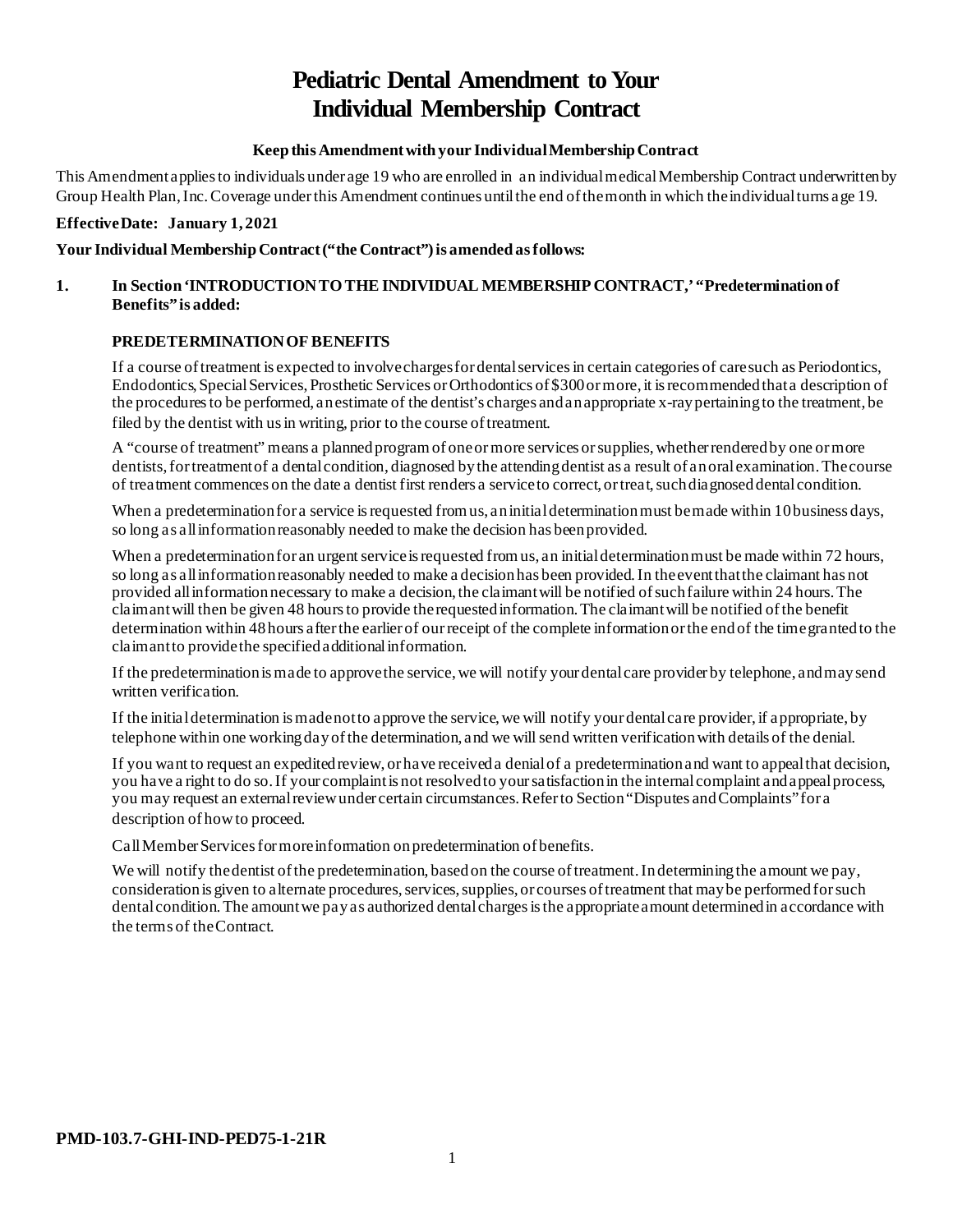If a description of the procedures to be performed, and an estimate of the dentist's charges are not submitted in advance, we reserve the right to make a determination of benefits payable, taking into account alternate procedures, services, supplies or courses of treatment, based on accepted standards of dental practice.

Predetermination for services to be performed is limited to services performed within 90 days from the date such course of treatment was approved by us. Additional services required after 90 days may be submitted in writing, as a new course of treatment, and approved on the same basis as the prior plan.

#### **2. In Section 'DEFINITIONS OF TERMS USED,' the following definitions are added:**

**Clinically Accepted Dental Services.** These are techniques or services, accepted for general use, based on risk/benefit implications (evidence based). Some clinically accepted techniques are approved only for limited use, under specific circumstances.

**Consultations**. These are diagnostic services provided by a dentist or dental specialist other than the practitioner who is providing treatment.

**Cosmetic Care.**These are dental services to improve appearance, without treatment of a related illness or injury.

**Customary Restorative Materials.** These are amalgam (silver fillings), glass ionomer and intraorally cured acrylic resin and resin-based composite materials (white fillings).

**Date of Service.** This is generally the date the dental service is performed. For prosthetic, or other special restorative procedures, the date of service is the date impressions were made for final working models. For endodontic procedures, date of service is the date on which the root canal was first entered for the purpose of canal preparation.

**Dentally Necessary.**This is care which is limited to diagnostic examination, treatment, and the use of dental equipment and appliances and which is required to prevent deterioration of dental health, or to restore dental function. The member's general health condition must permit the necessary procedure(s). Decisions about dental necessity are made by Group HealthPlan, Inc.'s dental directors or their designees.

**Dentist.**This is a professionally degreed doctor of dental surgery or dental medicine who lawfully performs a dental service in strict accordance with governmental licensing privileges and limitations.

**Elective Procedures.**These are procedures which are available to patients but which are not dentally necessary.

**Emergency Dental Care.** These are services for an acute dental condition that would lead a prudent layperson to reasonably expect that the absence of immediate care would result in serious impairment to the dentition or would place the person's oral health in serious jeopardy.

**Endodontics.**This is the treatment of diseases of the dental pulp. Endodontics includes root canal therapy, pulp capping procedures, apexification and periapical procedures associated with root canal treatment.

**Medically Necessary Orthodontic Services.**These are comprehensive medically necessary services covered for pediatric dental members who have a severe handicapping malocclusion related to a medical condition resulting from congenital, craniofacial or dentofacial malformations involving the teeth and requiring reconstructive surgical correction in addition to orthodontic services.

**Oral Surgery.** This is routine surgery involving teeth or alveolar bone, including extraction and alveolectomy. Oral surgery may include other oral treatment and surgery, if a dentist considers it dentally necessary. Oral surgery does not include orthodontia, orthognathic surgery, and placement of dental implants or surgical care that is necessary because of a medical condition.

**Orthodontics.** This is medically necessary dental care for the correction of severe handicapping malocclusion of teeth using appliances and techniques that alter the position of teeth in the jaws.

**Orthognathic Surgery.** This is oral surgery to alter the position of the jaw bones.

**Periodontics.** This is non-surgical and surgical treatment of diseases of the gingiva (gums) and bone supporting the teeth.

**Prosthetic Services.**These are services to replace missing teeth; including the prescribing, repair, construction, replacement and fitting of fixed bridges and full or partial removable dentures.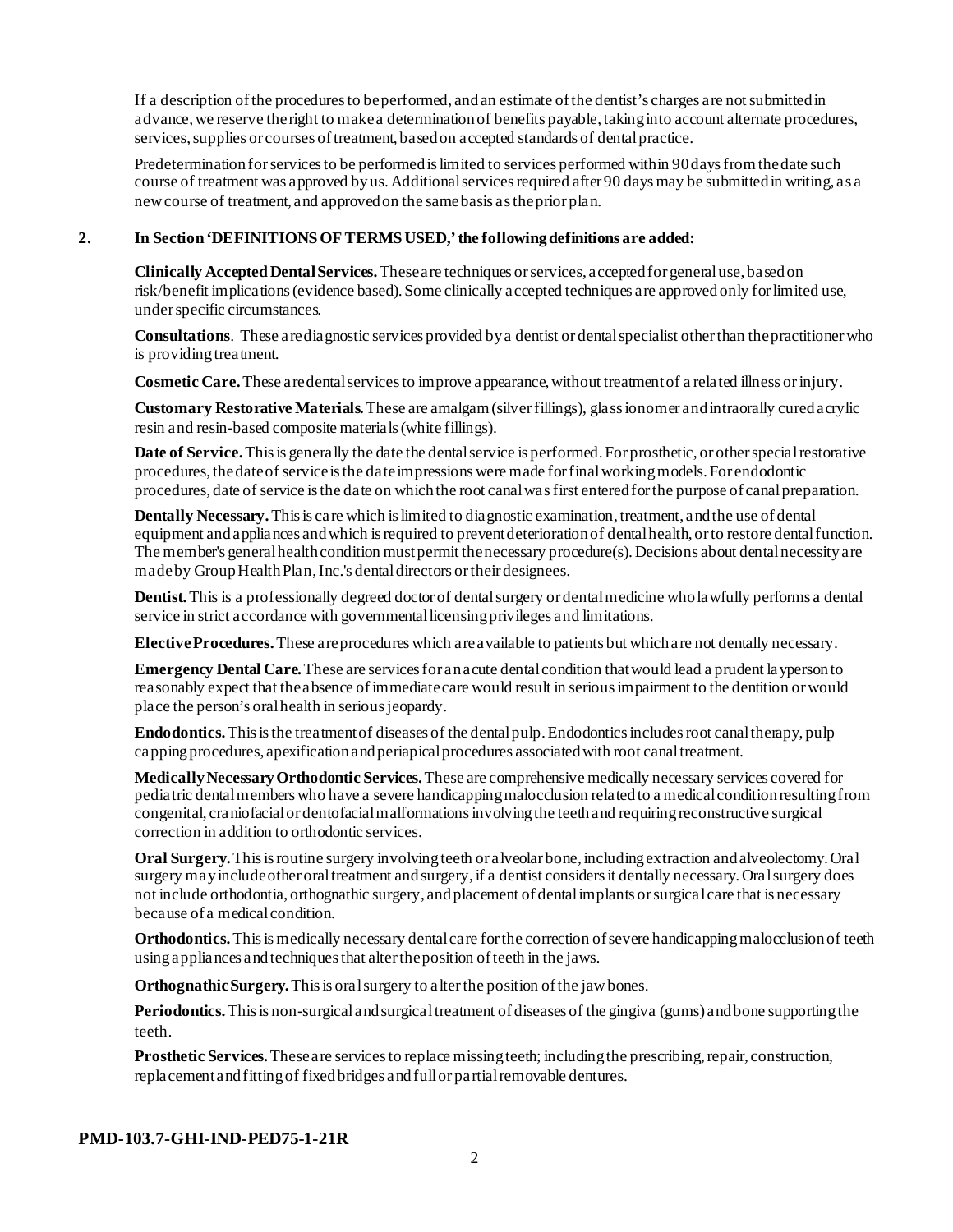## **3. The following are added to Section "SERVICES NOT COVERED," and apply only to Pediatric Dental benefits:**

- Treatment, procedures or services which are not dentally necessary and/or which are primarily educational in nature or for the vocation, comfort, convenience, appearance or recreation of the member.
- The treatment of conditions which foreseeable result from excluded services.
- For Network Benefits, treatment, procedures or services which are not provided by a network dentist or other authorized provider or are not authorized by us.
- Dental services or supplies which are performed primarily for cosmetic purposes or for the purpose of improving the appearance of your teeth. This includes tooth whitening, tooth bonding and veneers that cover the teeth. This exclusion does not apply to services for reconstructive surgery. However, to the extent that these reconstructive surgery services are paid as medical services under the Contract, they are not covered as Pediatric Dental services.
- Hospitalization or other facility charges.
- Local anesthesia or use of electronic analgesia billed as a separate procedure is not covered. Inhaled nitrous oxide is not covered. General anesthesia and intravenous sedation are not covered except as indicated in this Amendment.
- Orthodontic services, except as provided in this Amendment.
- Orthognathic surgery (surgery to reposition the jaws).
- Services which are elective, investigative, experimental or not otherwise clinically accepted.
- Procedures, appliances or restorations that are necessary to alter, restore or maintain occlusion, including but not limited to: increasing vertical dimension, replacing or stabilizing tooth structure lost by attrition (including chipping or fractures), or erosion or realigning teeth, except as covered orthodontic services provided in this Amendment. Mandibular orthopedic appliances and bite planes are also not covered.
- Procedures, appliances (other than occlusal guards, as indicated in this Amendment)or restorations for the prevention of bruxism (grinding of teeth) or clenching.
- Services for the following items:
	- o replacement of any missing, lost or stolen dental or implant-supported prosthesis.
	- o replacement or repair of orthodontic appliances.
	- o replacement of orthodontic appliances due to non-compliance.
- Services related to a prosthetic orspecial restorative appliance which was installed or delivered more than 60 days after termination of coverage.
- Diagnostic testing that is performed and billed as a separate procedure such as collection of microorganisms for culture, viral cultures, genetic testing for susceptibility or oral disease and caries susceptibility tests. This includes all oral pathology and laboratory testing charges.
- For non-network coverage, dental services related to the replacement of any teeth missing prior to the member's effective date under this Amendment.
- Dental services, supplies and devices not expressly covered as a benefit under this Amendment.
- Prescription drugs and medications prescribed by a dentist. This includes gingival irrigation.
- Services provided to the member which the member is not required to pay.
- The portion of a billed charge for an otherwise covered service by a non-network provider, which is in excess of our maximum amount allowed. We also do not cover charges or a portion of a charge which is either a duplicate charge for a service or charges for a duplicate service.
- Services for injury or illness either (a) arising out of an injury in the course of employment and subject to workers' compensation or similar law; or (b) for which benefits are payable without regard to fault, under coverage statutorily required to be contained in any motor vehicle or other liability insurance policy or equivalent self-insurance; or (c) for which benefits are payable under another policy of accident and health insurance, Medicare or any other governmental program.
- Except where expressly addressed in this Amendment, when multiple, acceptable treatment options exist related to a specific dental problem, we will provide benefits based upon the least costly alternative treatment. This includes inlay restorations paid as corresponding amalgam restorations.
- Services covered under the patient's medical plan, except to the extent not covered under the patient's medical plan.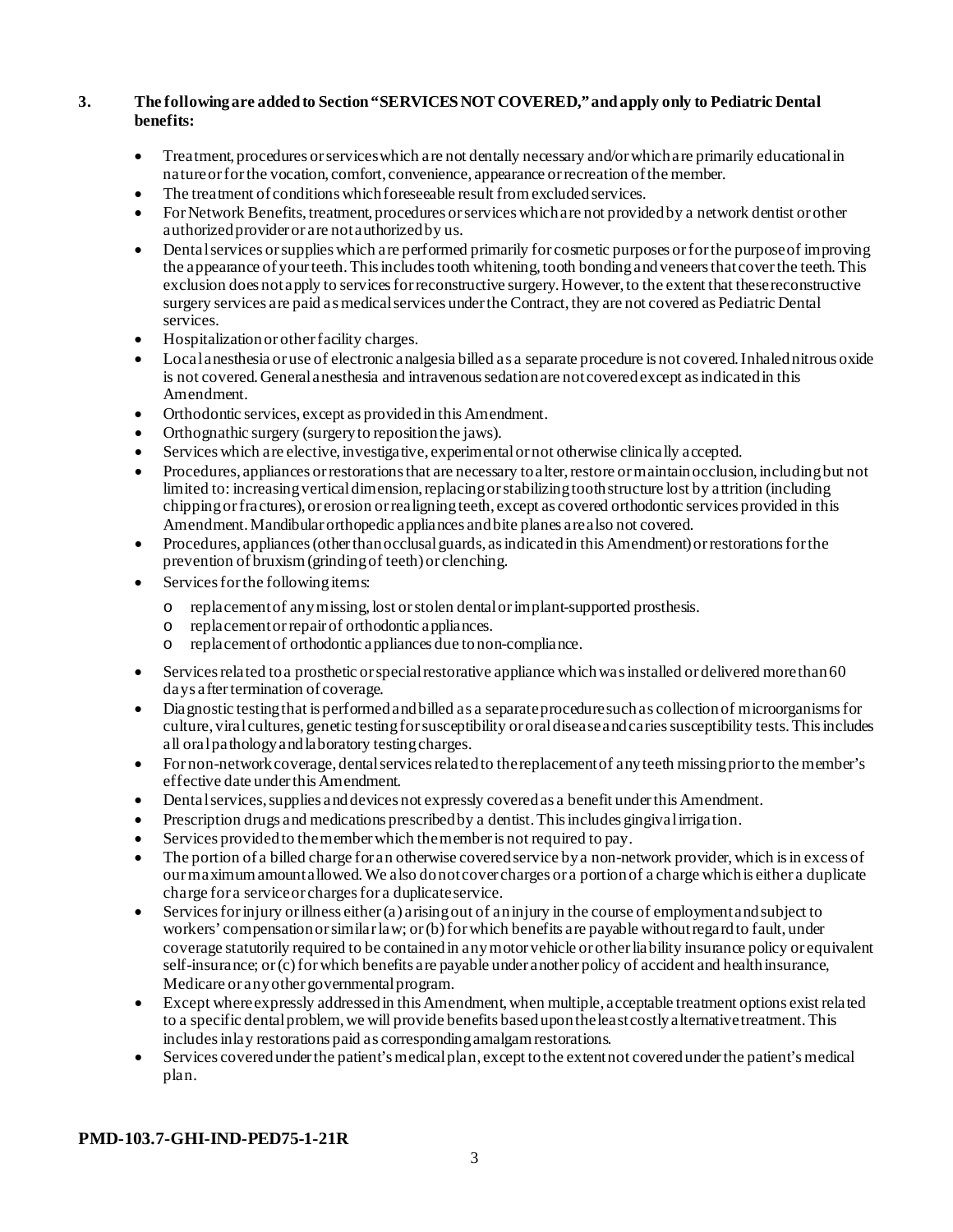- Additional charges for office visits that occur after regularly scheduled hours, missed appointments or appointments cancelled on short notice.
- Onlays, veneers or partial crowns fabricated from extraorally cured composite resin or porcelain.
- Periodontal splinting.
- Athletic mouthguards.
- Charges for infection control, sterilization and waste disposal.
- Charges for sales tax.
- Treatment, procedures, or services or drugs which are provided when you are not covered under this Amendment.
- Cone beam CT capture and interpretation.
- Harvest of bone for use in autogenous grafting procedure.
- Charges for maxillofacial prosthetics.
- Charges for case presentations for treatment planning or behavioral management.
- Charges for enamel microabrasion, odontoplasty and pulpal regeneration.
- Charges for surgical procedures for isolation of a tooth with a rubber dam.
- Non-intravenous conscious sedation and drugs to treat anxiety or pain.
- Charges for endodontic endosseous implants.
- Charges for intentional reimplantation (including necessary splinting).
- Charges for canal preparation and fitting of preformed dowel or post.
- Charges for temporary crowns for fractured teeth.
- Charges for interim or custom abutments for implants.
- Charges for rebonding, recementing and repair of fixed retainers.
- Charges for surgical placement of a temporary anchorage device.
- Charges for autogenous or nonautogenous osseous, osteoperiosteal or cartilage graft of the mandible or maxilla.
- Charges for anatomical crown exposure.
- Interim prostheses.
- Connector bars, stress breakers and precision attachments.
- Provisional pontics, crowns and retainer crowns.
- Copings.
- Oral hygiene instruction.
- Removal of fixed space maintainers.
- Hospital, home and extended care facility visits by dental providers.
- Gold foil restorations.
- Treatment for correction of malocclusion of teeth and associated dental and facial disharmonies, and posttreatment retainers, when treatment is not medically necessary.
- Maxillofacial MRI, maxillofacial ultrasound and sialoendoscopy capture and interpretation.
- Post processing of image or image sets.
- Caries risk assessment and documentation.
- Charges for unspecified procedures.
- Charges for the placement of a restorative foundation for an indirect restoration.
- Charges for periradicular services and bone grafts or other material used in conjunction with periradicular surgery.
- Non-dental administrative fees and charges including, but not limited to dental record preparation, and interest charges.
- Services related to the diagnosis and treatment of Temporomandibular Joint Dysfunction (TMD).

## **4. The Benefits Chart is expanded to include the following:**

## **Pediatric Dental Benefits Chart**

**The Contract covers Preventive and Diagnostic Services, Basic, Special, Prosthetic and medically necessary Orthodontia Services only, for members under age 19.**

**GHI agrees to cover the dental services described below. This Benefits Chart describes the level of payment that applies for each of the covered services. To be covered, dental services or items described below must be medically or dentally necessary. The date of service must be while you are enrolled in the plan.**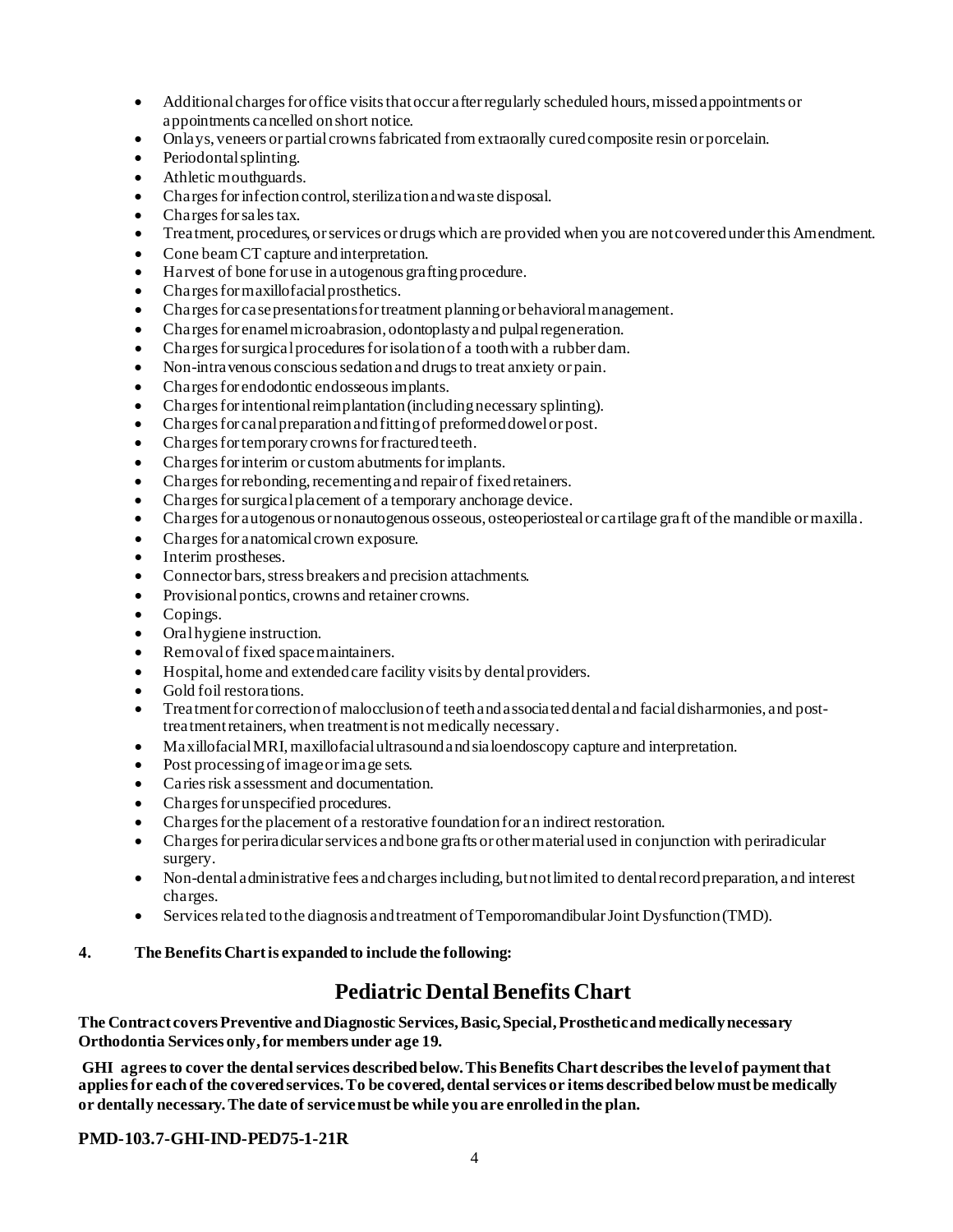**Coverage for eligible services is subject to the exclusions, limitations and other conditions of this Amendment.**

**This dental plan allows you to choose, at any time, dentists within the dental network (Network Benefits), or dentists outside of the network (Non-Network Benefits).**

**The amount that we pay for covered services is listed below. The member is responsible for the specified dollar amount and/or percentage of charges that we do not pay. Coverage may vary according to your network selection.**

**Network Benefits are underwritten by Group Health Plan, Inc.. Non-Network Benefits are underwritten by HealthPartners Insurance Company.**

**When you use Non-Network providers, benefits are substantially reduced and you will likely incur significantly higher out-of-pocket expenses. A Non-Network provider does not usually have an agreement with Group Health Plan, Inc.to provide services at a discounted fee. In addition, Non-Network Benefits are restricted to the usual and customary amount under the definition of "Charge". The usual and customary amount can be significantly lower than a Non-Network provider's billed charges. If the Non-Network provider's billed charges are over the usual and customary amount, you pay the difference, in addition to any required deductible, copayment and/or coinsurance, and these charges do not apply to the out-of-pocket limit.**

**This plan is subject to plan and benefit changes required to maintain compliance with federal and state law. This includes, but is not limited to, benefit changes required to maintain a certain actuarial value or metal level. We may also change your deductible, coinsurance and out-of-pocket limit values on an annual basis to reflect cost of living increases.**

**These definitions apply to this Amendment.**

| <b>Calendar Year:</b>  | This is the 12-month period beginning 12:01 A.M. Central Time, on January 1, and<br>ending 12:00 A.M. Central Time of the next following December 31.                                                                                                                                                                                                                                                                                                                                                                                                                                                                                                                                                                                                                                                                                                                                                                                                                                 |
|------------------------|---------------------------------------------------------------------------------------------------------------------------------------------------------------------------------------------------------------------------------------------------------------------------------------------------------------------------------------------------------------------------------------------------------------------------------------------------------------------------------------------------------------------------------------------------------------------------------------------------------------------------------------------------------------------------------------------------------------------------------------------------------------------------------------------------------------------------------------------------------------------------------------------------------------------------------------------------------------------------------------|
| <b>Charge:</b>         | For covered services delivered by participating network providers, this is the<br>provider's discounted charge for a given dental/surgical service, procedure or item,<br>which network providers have agreed to accept as payment in full.                                                                                                                                                                                                                                                                                                                                                                                                                                                                                                                                                                                                                                                                                                                                           |
|                        | For covered services delivered by non-network providers, this is the provider's charge<br>for a given dental/surgical service, procedure or item, up to our maximum amount<br>allowed for that service, procedure or item.                                                                                                                                                                                                                                                                                                                                                                                                                                                                                                                                                                                                                                                                                                                                                            |
|                        | Our maximum amount allowed is based on the usual and customary charge for a given<br>dental/surgical service, procedure or item. It is consistent with the charge of other<br>providers of a given service or item in the same region. You must pay for any charges<br>above the maximum amount allowed, and they do not apply to the out-of-pocket limit.                                                                                                                                                                                                                                                                                                                                                                                                                                                                                                                                                                                                                            |
|                        | To be covered, a charge must be incurred on or a fter the member's effective date and<br>on or before the termination date. For participating network provider charges, the<br>a mount of the copayment or coinsurance, or the amount applied to the deductible, is<br>based on the agreed fee applicable to the network provider, or a reasonable estimate of<br>the cost according to a fee schedule equivalent. For non-network provider charges, the<br>a mount considered as a copayment or coinsurance, or the amount applied to the<br>deductible, is based on the lesser of the billed charge and our maximum amount<br>allowed.                                                                                                                                                                                                                                                                                                                                              |
| Copayment/Coinsurance: | The specified dollar amount, or percentage, of charges incurred for covered services,<br>which we do not pay, but which a member must pay, each time a member receives<br>certain dental services, procedures or items. Our payment for those covered services or<br>items begins a fter the copayment or coinsurance is satisfied. Covered services or items<br>requiring a copayment or coinsurance are specified in this Benefits Chart. For<br>participating network provider charges, the amount considered as a copayment or<br>coinsurance is based on the agreed fee applicable to the network provider, or a<br>reasonable estimate of the cost according to a fee schedule equivalent. For non-<br>network provider charges, the amount considered as a copayment or coinsurance is<br>based on the lesser of the billed charge and our maximum amount allowed. A<br>copa yment or coinsurance is due at the time a service is rendered, or when billed by<br>the provider. |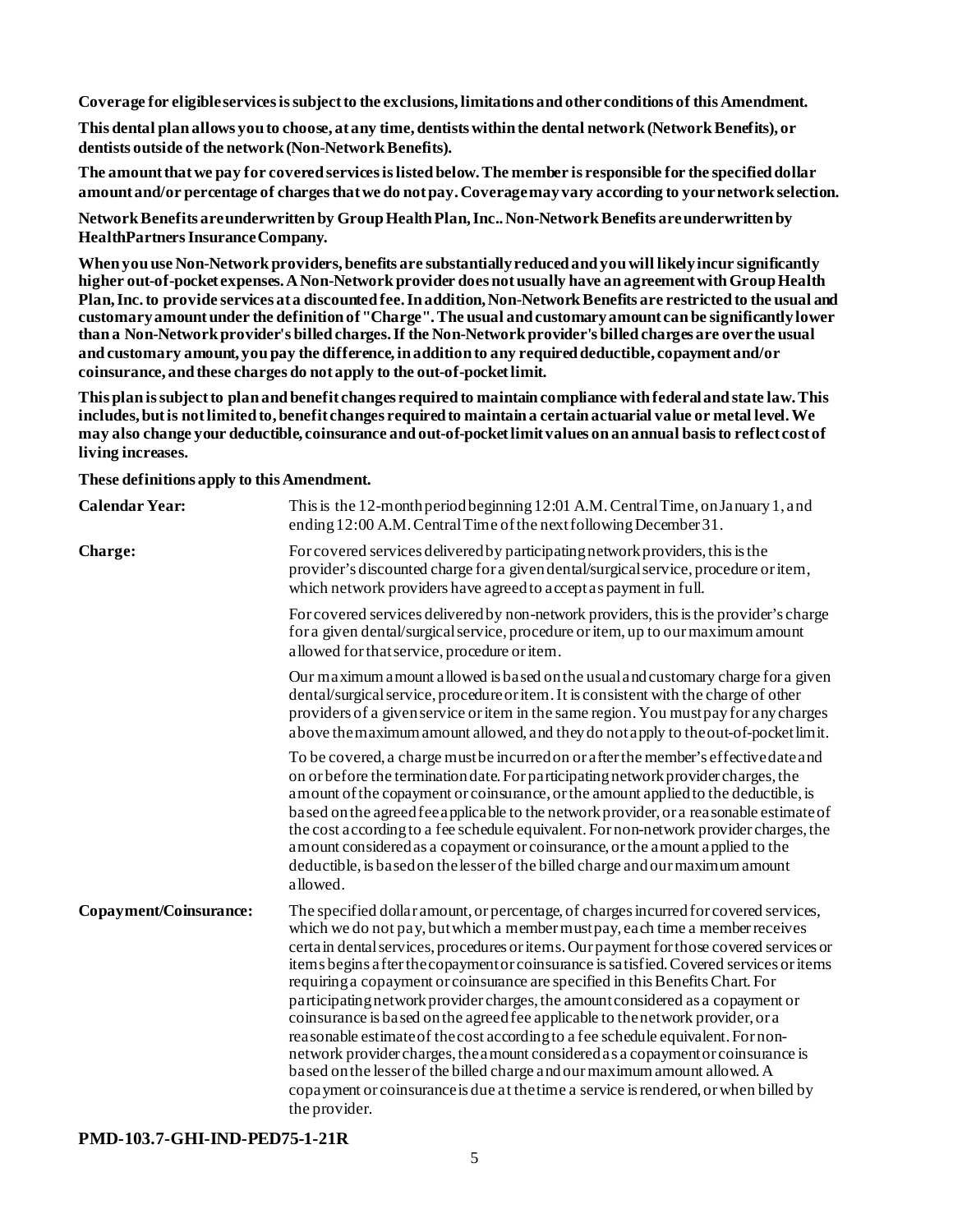| Deductible:                    | The specified dollar amount of charges incurred for covered services, which we do not<br>pay, but a member or a family has to pay first in a calendar year. Our payment for<br>those services or items begins a fter the deductible is satisfied. Your plan has an<br>embedded deductible. This means once a member meets the individual deductible, the<br>plan begins paying benefits for that person. If two or more members of the family meet<br>the family deductible, the plan begins paying benefits for all members of the family,<br>regardless of whether each member has met the individual deductible. However, a<br>member may not contribute more than the individual deductible towards the family<br>deductible. The amount of the charges that apply to the deductible are based on (1) the<br>a greed fee applicable to the network provider, or a reasonable estimate of the cost<br>according to a fee schedule equivalent; or (2) the lesser of the billed charge and our<br>maximum amount a llowed for the non-network provider. This Benefits Chart indicates<br>which covered services are not subject to the deductible. |
|--------------------------------|-----------------------------------------------------------------------------------------------------------------------------------------------------------------------------------------------------------------------------------------------------------------------------------------------------------------------------------------------------------------------------------------------------------------------------------------------------------------------------------------------------------------------------------------------------------------------------------------------------------------------------------------------------------------------------------------------------------------------------------------------------------------------------------------------------------------------------------------------------------------------------------------------------------------------------------------------------------------------------------------------------------------------------------------------------------------------------------------------------------------------------------------------------|
| <b>Out-of-Pocket Expenses:</b> | You pay the specified copayments/coinsurance and deductibles applicable for<br>particular services, subject to the out-of-pocket limit described below. These amounts<br>are in addition to the monthly premium payments.                                                                                                                                                                                                                                                                                                                                                                                                                                                                                                                                                                                                                                                                                                                                                                                                                                                                                                                           |
| <b>Out-of-Pocket Limit:</b>    | You pay the copayments/coinsurance and deductibles for covered services, to the individual<br>or family out-of-pocket limit. Thereafter we cover 100% of charges incurred for all other<br>covered services, for the rest of the calendar year. You pay a mounts greater than the out-of-<br>pocket limits if any benefit maximums are exceeded.                                                                                                                                                                                                                                                                                                                                                                                                                                                                                                                                                                                                                                                                                                                                                                                                    |
|                                | Non-Network Benefits a bove the maximum amount a llowed (see definition of "charge"<br>above) do not apply to the out-of-pocket limit.                                                                                                                                                                                                                                                                                                                                                                                                                                                                                                                                                                                                                                                                                                                                                                                                                                                                                                                                                                                                              |
|                                | You are responsible to keep track of the out-of-pocket expenses. Contact Member Services<br>for assistance in determining the amount paid by the member for specific eligible services<br>received. Claims for reimbursement under the out-of-pocket limit provisions are subject to<br>the same time limits and provisions described under the "Claims Provisions" section of the<br>Contract.                                                                                                                                                                                                                                                                                                                                                                                                                                                                                                                                                                                                                                                                                                                                                     |

**Limits shown below are combined under your Network Benefits and Non-Network Benefits.**

## **Individual Calendar Year Deductible**

| <b>Network Benefits</b>                                                                    | <b>Non-Network Benefits</b>                                                                    |
|--------------------------------------------------------------------------------------------|------------------------------------------------------------------------------------------------|
| See your Network Benefits individual deductible<br>under your Medical Plan Benefits Chart. | See your Non-Network Benefits individual<br>deductible under your Medical Plan Benefits Chart. |

## **Family Calendar Year Deductible**

| <b>Network Benefits</b>                           | <b>Non-Network Benefits</b>                     |
|---------------------------------------------------|-------------------------------------------------|
| See your Network Benefits family deductible under | See your Non-Network Benefits family deductible |
| your Medical Plan Benefits Chart.                 | under your Medical Plan Benefits Chart.         |

Your Individual and Family deductible amounts may be indexed to allow for deductible amount changes under federal rules.

#### **Individual Calendar Year Out-of-Pocket Limit**

| <b>Network Benefits</b>                                                                                 | <b>Non-Network Benefits</b>                                                                                |
|---------------------------------------------------------------------------------------------------------|------------------------------------------------------------------------------------------------------------|
| See your Network Benefits individual out-of-<br>pocket limit under your Medical Plan Benefits<br>Chart. | See your Non-Network Benefits individual<br>out-of-pocket limit under your Medical Plan<br>Benefits Chart. |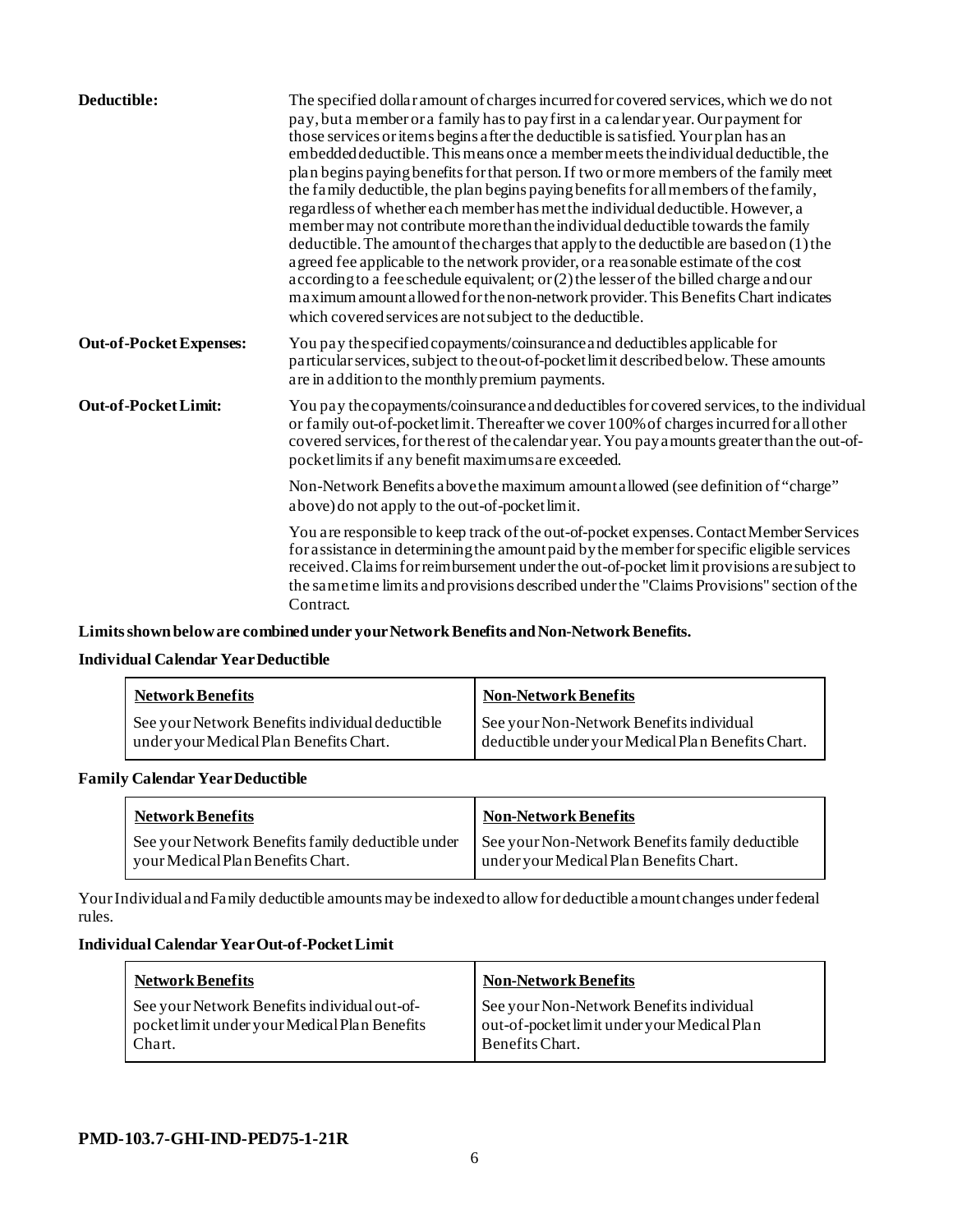| Network Benefits                              | <b>Non-Network Benefits</b>                   |
|-----------------------------------------------|-----------------------------------------------|
| See your Network Benefits family out-of-      | See your Non-Network Benefits family out-of-  |
| pocket limit under your Medical Plan Benefits | pocket limit under your Medical Plan Benefits |
| Chart.                                        | Chart.                                        |

Your Individual and Family Out-of-Pocket amounts may be indexed to allow for out-of-pocket amount changes under federal rules.

## **PREVENTIVE AND DIAGNOSTICSERVICES**

### **Covered Services:**

We cover the following preventive and diagnostic services, with certain limitations which are listed below.

## **Routine dental care examinations for new and existing patients**

|               | <b>Network Benefits</b>                            | <b>Non-Network Benefits</b>                                          |
|---------------|----------------------------------------------------|----------------------------------------------------------------------|
| calendaryear. | 75% of the charges incurred, limited to twice each | 50% of the charges incurred, limited to twice each<br>calendar year. |

### **Dental cleaning (prophylaxis or periodontal maintenance cleaning)**

| <b>Network Benefits</b>                                              | <b>Non-Network Benefits</b>                                          |
|----------------------------------------------------------------------|----------------------------------------------------------------------|
| 75% of the charges incurred, limited to twice each<br>calendar year. | 50% of the charges incurred, limited to twice each<br>calendar year. |

### **Professionally applied topical fluoride (other than silver diamine fluoride)**

| Network Benefits                                                     | <b>Non-Network Benefits</b>                                          |
|----------------------------------------------------------------------|----------------------------------------------------------------------|
| 75% of the charges incurred, limited to twice each<br>calendar year. | 50% of the charges incurred, limited to twice each<br>calendar year. |

## **Silver diamine fluoride**

| <b>Network Benefits</b>                           | Non-Network Benefits                                    |
|---------------------------------------------------|---------------------------------------------------------|
| 75% of the charges incurred, limited to twice per | 50% of the charges incurred, limited to twice per tooth |
| tooth each calendar year.                         | each calendar year.                                     |

#### **Pit and Fissure sealant application and preventive resin restoration**

| <b>Network Benefits</b>                        | <b>Non-Network Benefits</b>                             |
|------------------------------------------------|---------------------------------------------------------|
| 75% of the charges incurred, limited to one    | 50% of the charges incurred, limited to one application |
| application per tooth per 36-month period, for | per tooth per 36-month period, for unrestored permanent |
| unrestored permanent molars.                   | molars.                                                 |

#### **Bitewing x-rays**

| <b>Network Benefits</b>                            | <b>Non-Network Benefits</b>                        |
|----------------------------------------------------|----------------------------------------------------|
| 75% of the charges incurred, limited to twice each | 50% of the charges incurred, limited to twice each |
| calendar year.                                     | calendar year.                                     |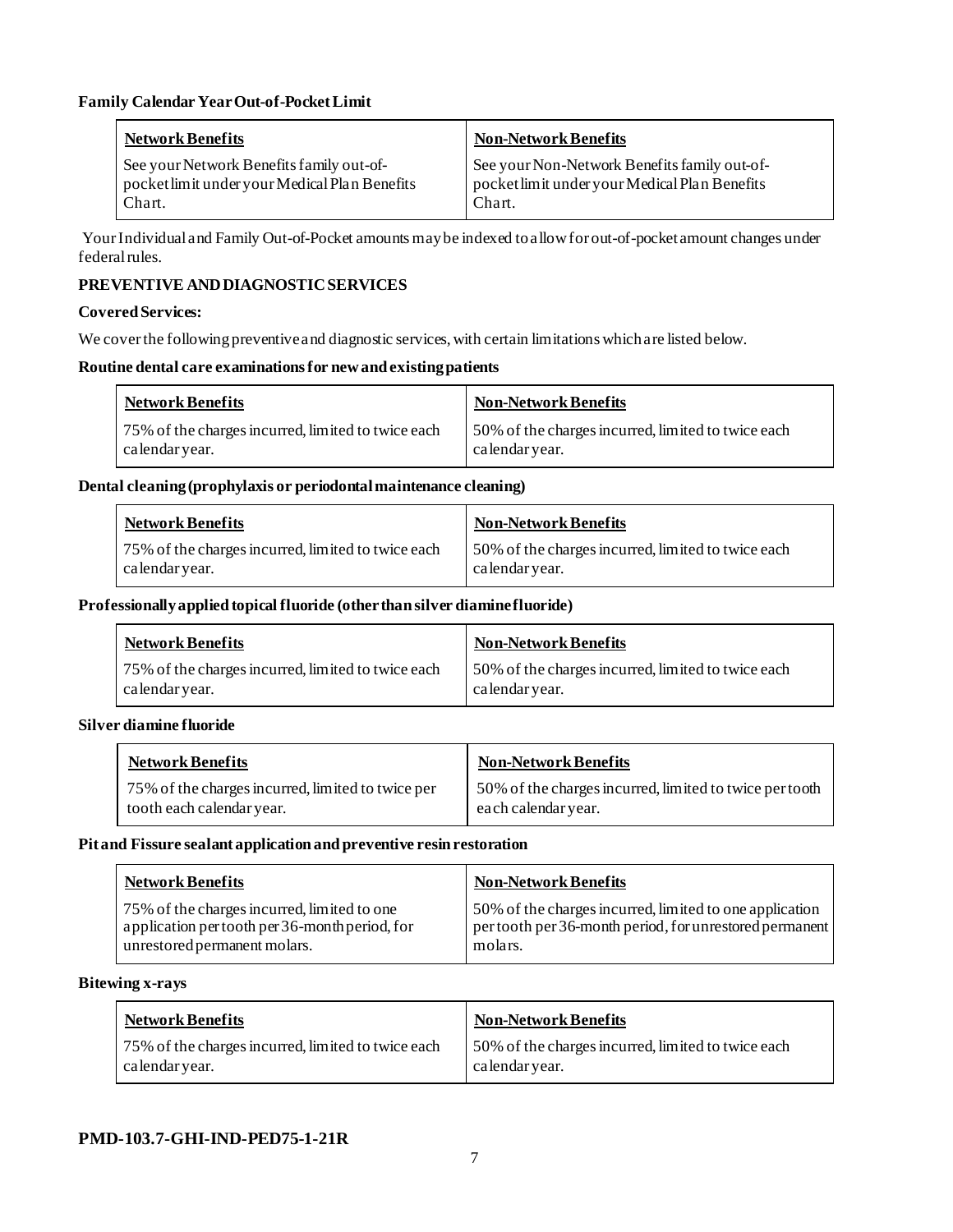#### **Full mouth or panoramic x-rays**

| Network Benefits                                   | <b>Non-Network Benefits</b>                              |
|----------------------------------------------------|----------------------------------------------------------|
| 75% of the charges incurred, limited to once every | 50% of the charges incurred, limited to once every sixty |
| sixty months.                                      | months.                                                  |

#### **Other x-rays, except as provided in connection with orthodontic diagnostic procedures and treatment**

| <b>Network Benefits</b>      | Non-Network Benefits         |
|------------------------------|------------------------------|
| 75% of the charges incurred. | 50% of the charges incurred. |

### **Space maintainers (fixed or removable appliances designed to prevent adjacent and opposing teeth from moving)**

| <b>Network Benefits</b>                             | Non-Network Benefits                                |
|-----------------------------------------------------|-----------------------------------------------------|
| 75% of the charges incurred for lost primary teeth. | 50% of the charges incurred for lost primary teeth. |

#### **Evaluations that are not routine and periodic, including: problem-focused evaluations (either limited or detailed and extensive), periodontal evaluations, and evaluations for members under the age of 3 which include counseling with the primary caregiver**

| <b>Network Benefits</b>      | Non-Network Benefits         |
|------------------------------|------------------------------|
| 75% of the charges incurred. | 50% of the charges incurred. |

#### **Screening or assessments of a patient**

| <b>Network Benefits</b>                                             | <b>Non-Network Benefits</b>                                          |
|---------------------------------------------------------------------|----------------------------------------------------------------------|
| 75% of the charges incurred, limited to twice each<br>calendaryear. | 50% of the charges incurred, limited to twice each<br>calendar year. |

## **Not Covered:**

- Diagnostic testing that is performed and billed as a separate procedure such as collection of microorganisms for culture, viral cultures, genetic testing for susceptibility or oral disease and caries susceptibility tests. This includes all oral pathology and laboratory testing charges.
- Additional charges for office visits that occur after regularly scheduled hours, office visits for observation, missed appointments or appointments cancelled on short notice.
- Cone beam CT capture and interpretation.
- Oral hygiene instruction.
- Removal of fixed space maintainers.
- Hospital, home and extendedcare facility visits by dental providers.
- Maxillofacial MRI, maxillofacial ultrasound and sialoendoscopy capture and interpretation.
- Post processing of image or image sets.
- Caries risk assessment and documentation.
- Charges for unspecified procedures.
- See "Services Not Covered" in item 3, of this Amendment.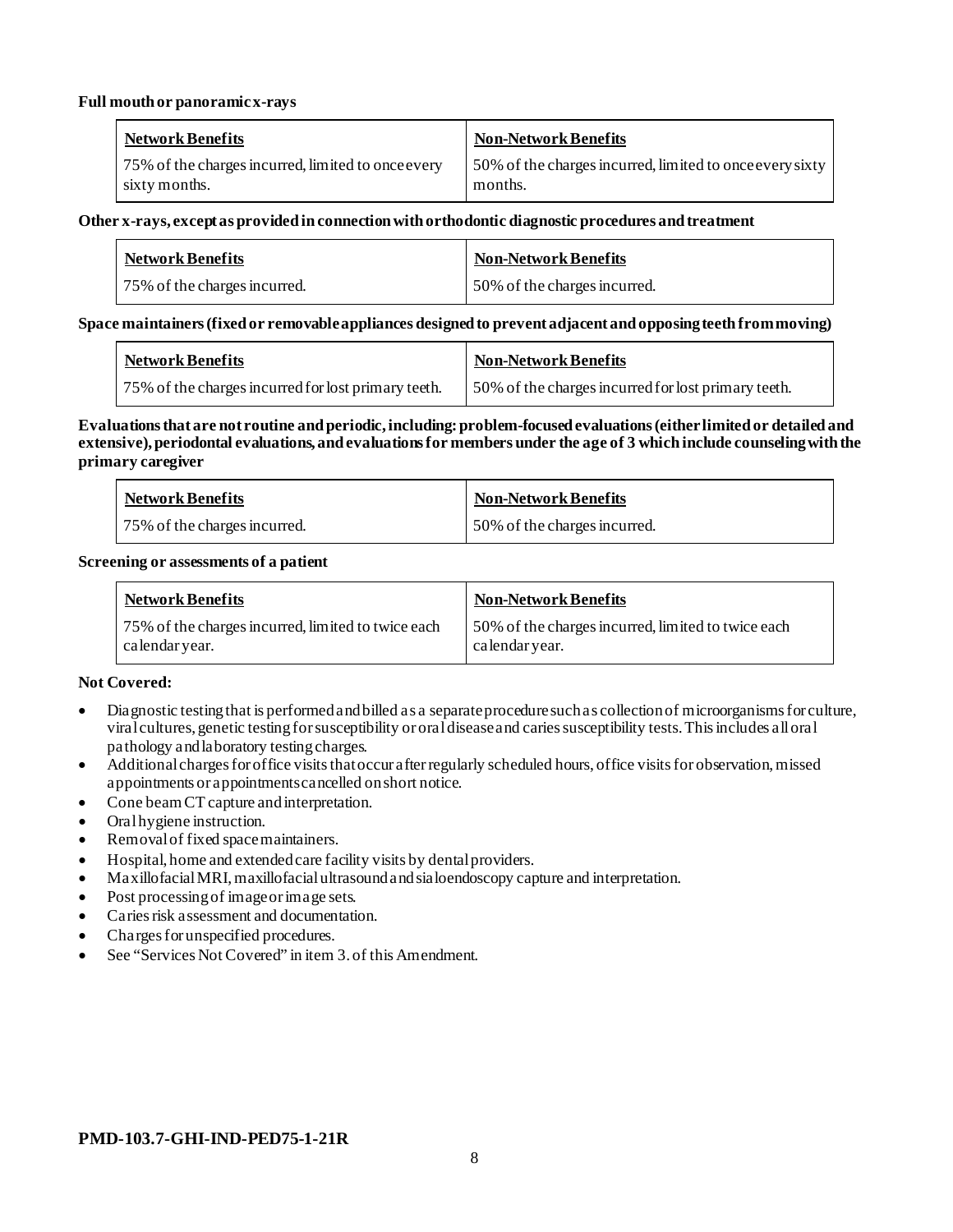### **BASIC SERVICES**

#### **Covered Services:**

We cover the following services:

## *Basic I Services*

#### **Consultations**

| <b>Network Benefits</b>      | <b>Non-Network Benefits</b>  |
|------------------------------|------------------------------|
| 75% of the charges incurred. | 50% of the charges incurred. |

## **Emergency treatment for relief of pain**

| <b>Network Benefits</b>      | <b>Non-Network Benefits</b>  |
|------------------------------|------------------------------|
| 75% of the charges incurred. | 50% of the charges incurred. |

**Regular restorative services (fillings) other than posterior composites. Restorations using customary restorative materials and stainless steel crowns are covered, when dentally necessary due to loss of tooth structure as a result of tooth decay or fracture.**

| <b>Network Benefits</b>      | <b>Non-Network Benefits</b>  |
|------------------------------|------------------------------|
| 75% of the charges incurred. | 50% of the charges incurred. |

**Regular restorative services (fillings)**- posterior composites (white fillings on bicuspids and molars).Restorations using customary restorative materials and preventive resin restorations are covered, when dentally necessary due to loss of tooth structure as a result of tooth decay or fracture.

| <b>Network Benefits</b>      | Non-Network Benefits         |
|------------------------------|------------------------------|
| 75% of the charges incurred. | 50% of the charges incurred. |

**Oral Surgery** - non-surgical extraction for the restoration of dental function.General anesthesia or intravenous sedation is covered, when dentally necessary, when provided by the attending dentist in a dental office setting and required to perform a covered dental procedure.

| <b>Network Benefits</b>      | Non-Network Benefits         |
|------------------------------|------------------------------|
| 75% of the charges incurred. | 50% of the charges incurred. |

**Periodontics (Gum Disease) -non-surgical treatment**

| <b>Network Benefits</b>                                                                     | <b>Non-Network Benefits</b>                                                                 |
|---------------------------------------------------------------------------------------------|---------------------------------------------------------------------------------------------|
| 75% of the charges incurred, limited to once every<br>24 months for non-surgical treatment. | 50% of the charges incurred, limited to once every<br>24 months for non-surgical treatment. |

#### **Endodontics I -Endodontic Pulp Therapy and Pulpotomy Services (other than pulpal regeneration)**

| <b>Network Benefits</b>      | Non-Network Benefits         |
|------------------------------|------------------------------|
| 75% of the charges incurred. | 50% of the charges incurred. |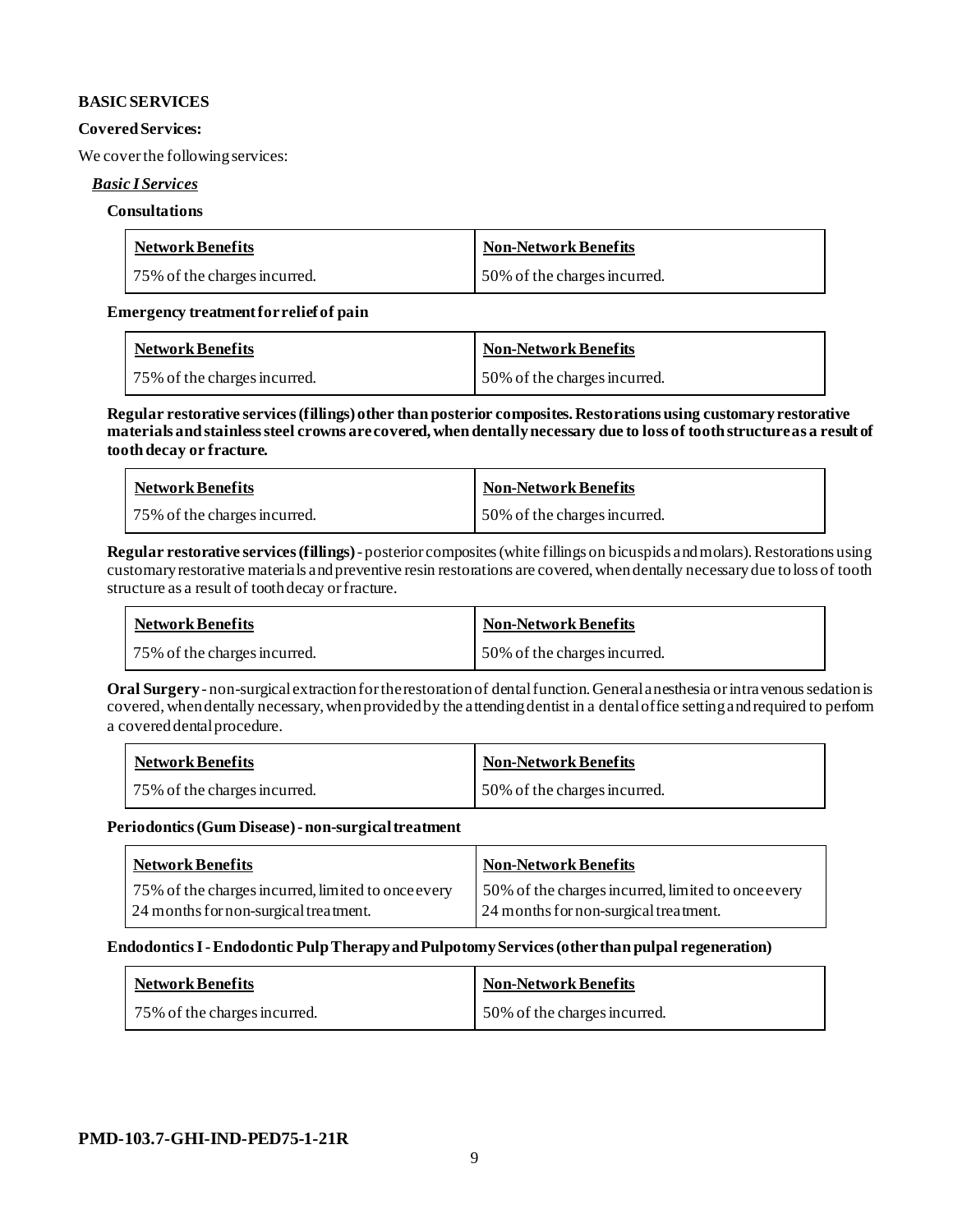## **Endodontics II -All Other Endodontic Services (including pulpal regeneration)**

| <b>Network Benefits</b>      | <b>Non-Network Benefits</b>  |
|------------------------------|------------------------------|
| 75% of the charges incurred. | 50% of the charges incurred. |

#### *Basic II Services*

**Oral Surgery** - other than non-surgical extraction for the restoration of dental function. Services include, but are not limited to, removal of impacted teeth, incision or drainage of abscesses and removal of exostosis. General anesthesia or intravenous sedation is covered, when dentally necessary, when provided by the attending dentist in a dental office setting and required to perform a covered dental procedure.

| <b>Network Benefits</b>      | <b>Non-Network Benefits</b>  |
|------------------------------|------------------------------|
| 75% of the charges incurred. | 50% of the charges incurred. |

### Periodontics (Gum Disease) - surgical treatment

| <b>Network Benefits</b>                            | <b>Non-Network Benefits</b>                        |
|----------------------------------------------------|----------------------------------------------------|
| 75% of the charges incurred, limited to once every | 50% of the charges incurred, limited to once every |
| 36 months for surgical treatment.                  | 36 months for surgical treatment.                  |

### **Limitations:**

• Collection and application of autologous blood concentrate product is limited to once every 36 months.

### **Not Covered:**

- Periodontal splinting.
- Orthognathic surgery (surgery to reposition the jaws).
- Harvest of bone for use in autogenous grafting procedure.
- Charges for surgical procedures for isolation of a tooth with a rubber dam.
- Non-intravenous conscious sedation, and drugs to treat anxiety or pain.
- Charges for endodontic endosseous implants.
- Charges for intentional reimplantation (including necessary splinting).
- Charges for canal preparation and fitting of preformed dowel or post.
- Charges for temporary crowns for fractured teeth.
- Charges for surgical placement of a temporary anchorage device.
- Charges for autogenous or nonautogenous osseous, osteoperiosteal or cartilage graft of the mandible or maxilla.
- Charges for anatomical crown exposure.
- Charges for the placement of a restorative foundation for an indirect restoration.
- Charges for periradicular services and bone grafts or other material used in conjunction with periradicular surgery.
- Charges for unspecified procedures.
- See "Services Not Covered" in item 3. of this Amendment.

## **SPECIAL SERVICES**

#### **Covered Services:**

We cover the following services:

**Special Restorative Care** – extraorally fabricated or cast restorations (crowns, inlays and onlays) are covered when teeth cannot be restored with customary restorative material and when dentally necessary due to the loss of tooth structure as a result of tooth decay or fracture. If a tooth can be restored with a customary restorative material, but an onlay, crown, jacket, indirect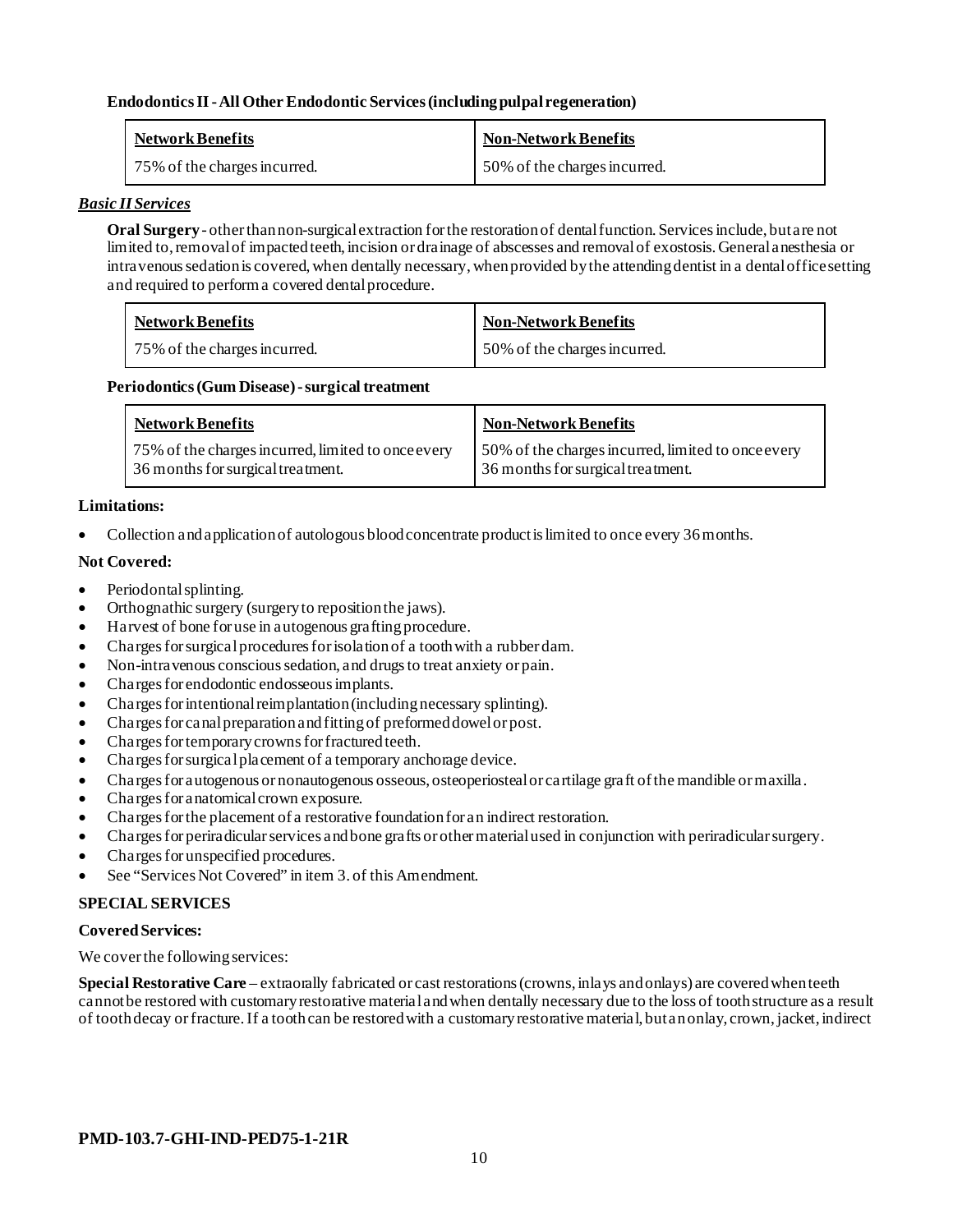composite or porcelain/ceramic restoration is selected, benefits will be calculated using the charge appropriate to the equivalent customary restorative material.

| <b>Network Benefits</b>      | <b>Non-Network Benefits</b>  |
|------------------------------|------------------------------|
| 75% of the charges incurred. | 50% of the charges incurred. |

### **Repair or recementing of crowns, inlays and onlays**

| <b>Network Benefits</b>      | <b>Non-Network Benefits</b>  |
|------------------------------|------------------------------|
| 75% of the charges incurred. | 50% of the charges incurred. |

## **Limitations:**

• Benefit for the replacement of a crown or onlay will be provided only after a five year period measured from the date on which the procedure was last provided, whether under this Amendment or not.

## **Not Covered:**

- Gold foil restorations.
- Onlays, veneers or partial crowns fabricated from extraorally cured composite resin or porcelain
- Charges for unspecified procedures.
- See "Services Not Covered" in item 3. of this Amendment.

## **PROSTHETIC SERVICES**

## **Covered Services:**

We cover the following services:

**Bridges** -initial installation of fixed bridgework to replace missing natural teeth, replacement of an existing fixed bridgework by a new bridgework, the addition of teeth to an existing bridgework, and repair or recementing of bridgework are covered. A given prosthetic appliance for the purpose of replacing an existing appliance will be provided when satisfactory evidence is presented that the new prosthetic appliance is required to replace one or more teeth extracted after the existing bridgework was installed.

| <b>Network Benefits</b>      | <b>Non-Network Benefits</b>  |
|------------------------------|------------------------------|
| 75% of the charges incurred. | 50% of the charges incurred. |

**Dentures -** initial installation of full removable dentures to replace missing natural teeth and adjacent structures and adjustments during the six-month period following installation are covered. If a satisfactory result can be achieved through the utilization of standard procedures and materials but a personalized appliance is selected, or one which involves specialized techniques, the charges appropriate to the least costly appliance are covered. Replacement of an existing full removable denture by a new denture is covered. A given prosthetic appliance for the purpose of replacing an existing appliance will be provided when satisfactory evidence is presented that the new prosthetic appliance is required to replace one or more teeth extracted after the existing denture was installed. Repair of dentures, or relining or rebasing of dentures more than six months after installation of an initial or replacement denture are covered.

| <b>Network Benefits</b>      | <b>Non-Network Benefits</b>  |
|------------------------------|------------------------------|
| 75% of the charges incurred. | 50% of the charges incurred. |

**Partial Dentures** -Surveyed crowns which are not restorative but which are dentally necessary to facilitate the placement of a removable partial denture are covered. Initial installation of partial removable dentures to replace missing natural teeth and adjacent structures and adjustments during the six-month period following installation are covered. If a satisfactory result can be achieved by a standard cast chrome or acrylic partial denture, but a more complicated design is selected, the charges appropriate to the least costly appliance are covered. Replacement of an existing partial denture by a new denture, or the addition of teeth to an existing partial removable denture is covered. A given prosthetic appliance for the purpose of replacing an existing appliance will be provided when satisfactory evidence is presented that the new prosthetic appliance is required to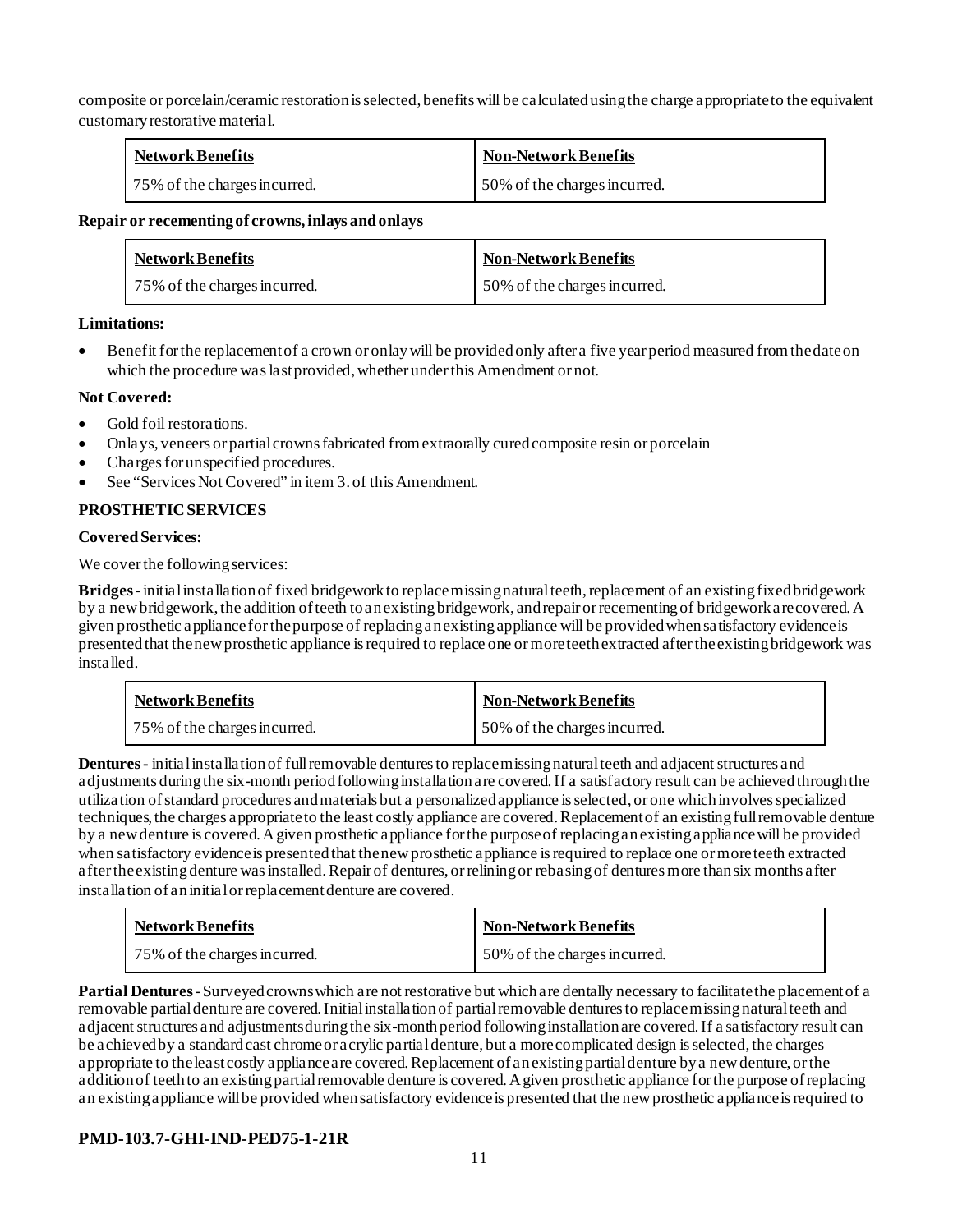replace one or more teeth extracted after the existing denture was installed. Repair of dentures, or relining or rebasing of dentures more than six months after installation of an initial or replacement denture are covered.

| <b>Network Benefits</b>      | <b>Non-Network Benefits</b>  |
|------------------------------|------------------------------|
| 75% of the charges incurred. | 50% of the charges incurred. |

**Occlusal guards** – occlusal guards for the treatment of bruxism are covered, including repair and relining of occlusal guards.

| <b>Network Benefits</b>      | <b>Non-Network Benefits</b>  |
|------------------------------|------------------------------|
| 75% of the charges incurred. | 50% of the charges incurred. |

### **Tissue Conditioning**

| <b>Network Benefits</b>      | <b>Non-Network Benefits</b>  |
|------------------------------|------------------------------|
| 75% of the charges incurred. | 50% of the charges incurred. |

### **Limitations:**

- Benefit for replacement of a prosthetic appliance will be provided only (a) if the existing appliance cannot be made serviceable, and (b) after a 5 year period measured from the date on which it was installed, whether under this Amendment or not.
- Occlusal guards are limited to one every 12 months, for members age 13 or older.

### **Not Covered:**

- Services for replacement of any missing, lost or stolen dental or implant-supported prosthesis.
- Services related to a prosthetic appliance which was installed or delivered more than 60 days after termination of coverage.
- Interim prostheses.
- Connector bars, stress breakers and precision attachments.
- Provisional pontics, crowns and retainer crowns.
- Copings.
- Charges for unspecified procedures.
- See "Services Not Covered" in item 3. of this Amendment.

## **DENTAL IMPLANT SERVICES**

## **Covered Services:**

We cover, **if dentally necessary**:

- the surgical placement of an implant body to replace missing natural teeth;
- removal and replacement of an implant body that is not serviceable and cannot be repaired after a period of at least five years from the date that the implant body was initially placed;
- initial installation of implant-supported prosthesis (crowns, bridgework and dentures) to replace missing teeth;
- replacement of an existing implant-supported prosthesis by a new implant-supported prosthesis, or the addition of teeth to an existing implant-supported prosthesis. We will replace an existing implant-supported prosthesis when satisfactory evidence is presented that (a) the new implant-supported prosthesis is required to replace one or more teeth extracted after the existing implant-supported prosthesis was installed, or (b) the existing implant-supported prosthesis cannot be made serviceable;
- repair of implant-supported prosthesis;
- other related implant services.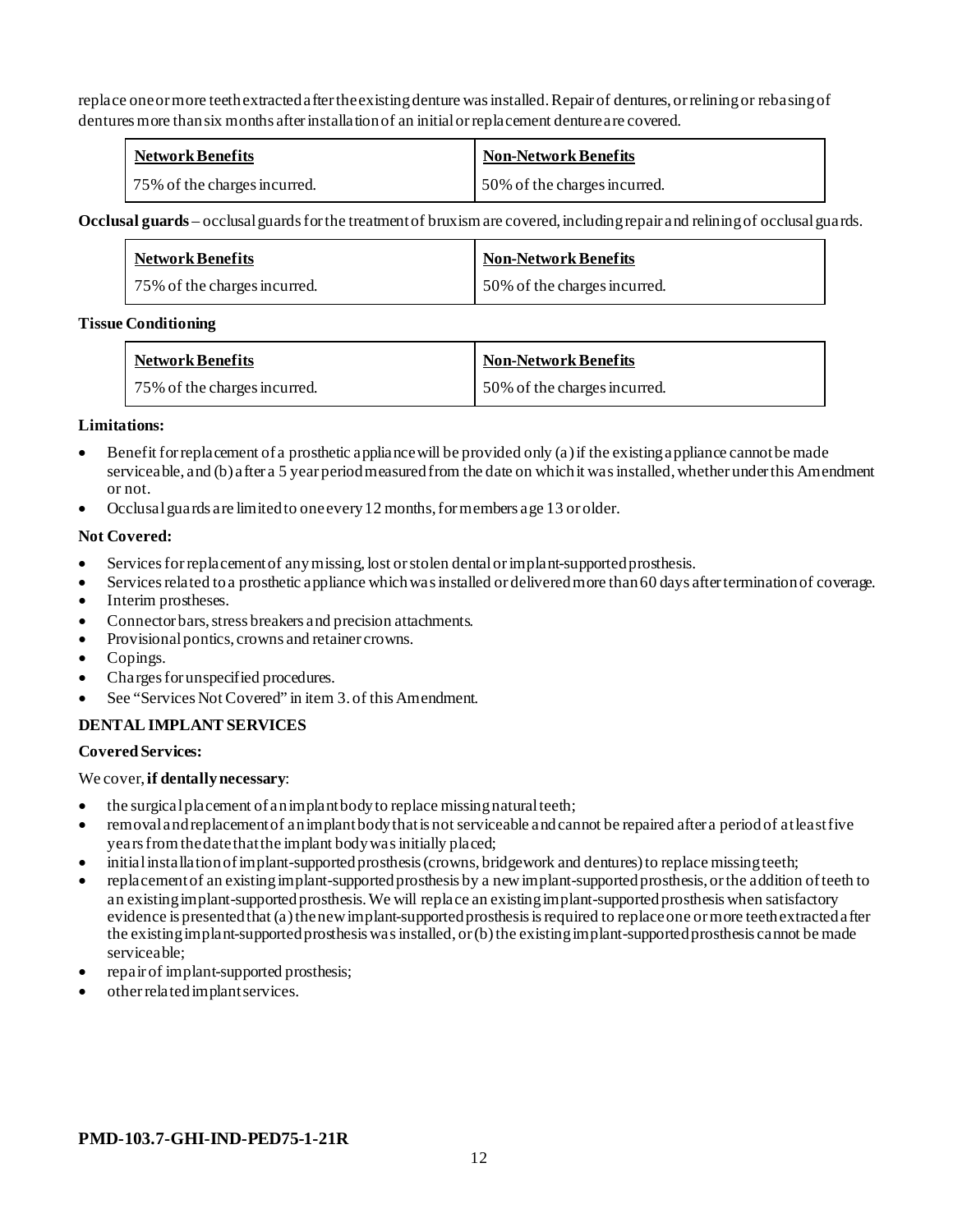**Decisions about dental necessity are made by GHI**'**s dental directors, or their designees. If the dental directors or their designees determinethat a tooth or an arch can be restored with a standard prosthesis or restoration, no benefits will be allowed for the individual implant or implant procedure. For the second phase of treatment (the prosthodontics phase of placing the implant crown, bridge, denture or partial denture), we will base benefits on the least costly, professionally acceptable alternative treatment.**

| <b>Network Benefits</b>      | <b>Non-Network Benefits</b>  |
|------------------------------|------------------------------|
| 75% of the charges incurred. | 50% of the charges incurred. |

## **Limitations:**

- Benefit for replacement of an existing implant-supported prosthesis that cannot be made serviceable will be provided only after a five year period measured from the date that the implant-supported prosthesis was initially placed, whether under this Amendment or not.
- Endosteal implants, surgical placement of an interim implant body, eposteal implants, transolsteal implants (including hardware), implant-supported complete or partial dentures, connecting bars, abutments, implant-supported crowns, and abutment supported retainers are limited to once every 5 years.
- Radiographic/surgical implant indexing is limited to once every 5 years.

### **Not Covered:**

- Charges for interim abutments or custom abutments, including placement.
- Charges for unspecified procedures.
- See "Services Not Covered" in item 3. of this Amendment.

## **EMERGENCY DENTAL CARE SERVICES**

#### **Covered Services:**

We cover emergency dental care provided by network or non-network providersto the same extent as eligible dental services specified above and subject to the same deductibles, percentages and maximums.

| <b>Network Benefits</b> | <b>Non-Network Benefits</b>                                                                                                                                                                                                                    |
|-------------------------|------------------------------------------------------------------------------------------------------------------------------------------------------------------------------------------------------------------------------------------------|
| such as fillings.       | Coverage level is the same as corresponding Network Coverage level is the same as corresponding Non-<br>Benefits, depending on the type of service provided, Network Benefits, depending on the type of service<br>provided, such as fillings. |

#### **Not Covered:**

See "Services Not Covered" in item 3. of this Amendment.

## **CLEFT LIP AND CLEFT PALATE SERVICES**

#### **Covered Services For Dependent Children:**

We cover dental services for treatment of cleft lip and cleft palate. Orthodontic treatment of cleft lip and cleft palate will be covered only if it meets the Covered Services criteria under "Orthodontic Services" below.

| <b>Network Benefits</b>                                                                                                                                                                                                                             | <b>Non-Network Benefits</b>                                                                                                                         |
|-----------------------------------------------------------------------------------------------------------------------------------------------------------------------------------------------------------------------------------------------------|-----------------------------------------------------------------------------------------------------------------------------------------------------|
| Coverage level is the same as corresponding Network Coverage level is the same as corresponding Non-<br>Benefits, depending on the type of service provided,<br>such as Basic Services, Special Services or<br>Orthodontic Services, if applicable. | Network Benefits, depending on the type of service<br>provided, such as Basic Services, Special Services or<br>Orthodontic Services, if applicable. |

#### **Limitations:**

• To the extent that these services are covered under the medical services, they are not covered as Pediatric Dental services.